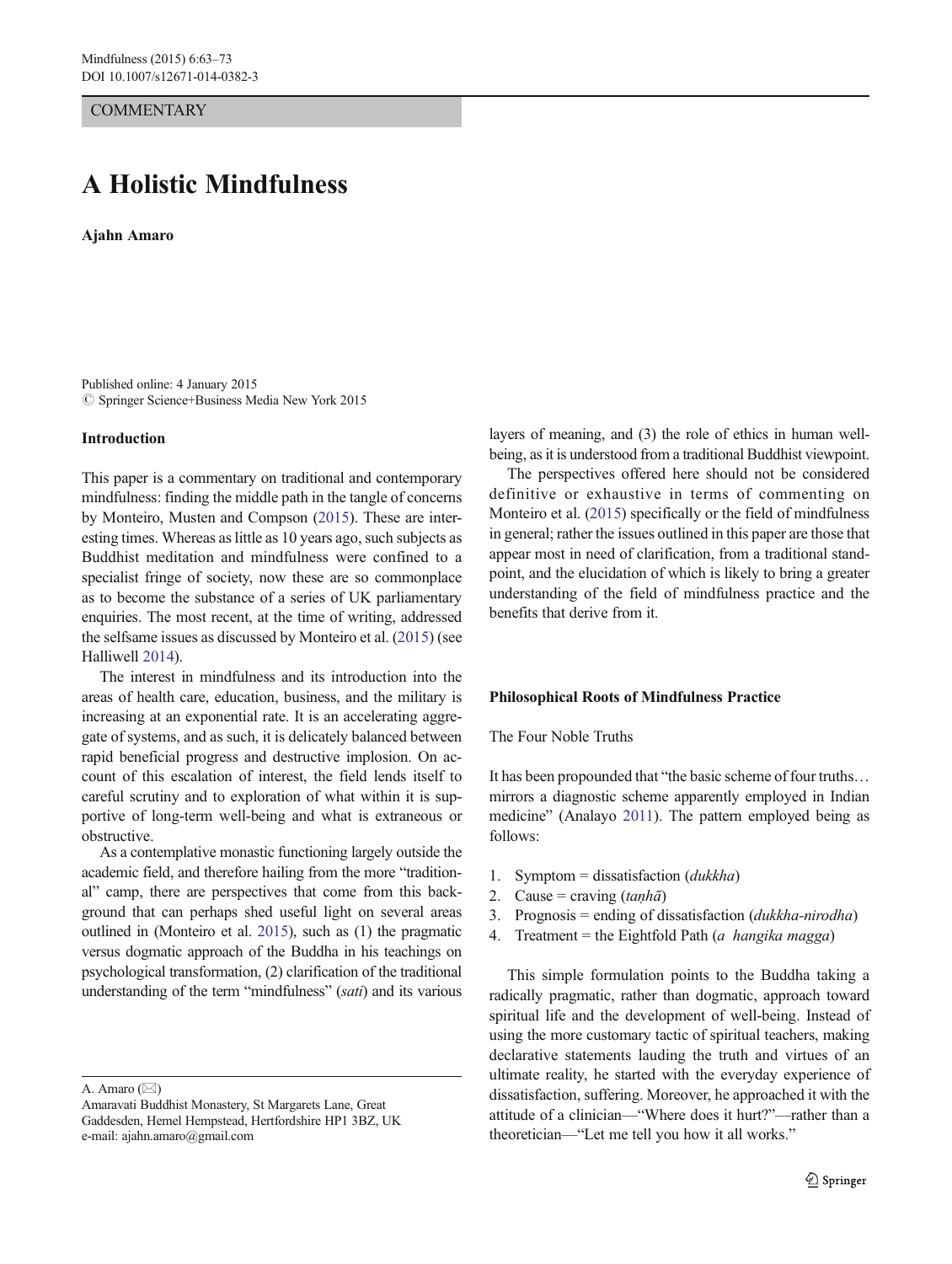This pragmatic approach is echoed in Monteiro et al. [\(2015\)](#page-10-0) (p. 3) where the limbs of the Eightfold Path are described as: "'Right' insofar as they lead toward this realization [of the cessation of suffering]." This points to the understanding that it is the experience of the individual that is the defining factor, rather than any received religious ideal. This principle is articulated most clearly in the Kalama Sutta where the Buddha encourages his listeners:

"Kalamas, do not go upon what has been acquired by repeated hearing; nor upon tradition; nor upon rumour; nor upon a scripture; nor upon deduction; nor upon an axiom; nor upon dubious reasoning; nor upon a bias toward a notion that has been pondered; nor upon another's apparent ability; nor upon the consideration, 'This is our guru.' Kalamas, when you yourselves know: 'These things are unwholesome; these things are blameworthy; these things are criticized by the wise; undertaken and followed, these things lead to harm and dissatisfaction,' then you would be wise to abandon them… And when you yourselves know: 'These things are wholesome; these things are not blameworthy; these things are praised by the wise; undertaken and followed, these things lead to benefit and happiness,' you would be wise to enter upon and dwell in them." (A 3.65)

This encouragement of the Buddha accords well with the comment in Monteiro et al. ([2015](#page-10-0)) (p. 3), that: "Buddhist traditions offer a course of training that helps to align one's conduct in accordance with this structure of reality and attain liberation from suffering, but there is no reason in principle why familiarity with explicitly 'Buddhist' teachings are a necessary condition for such liberation. This perspective that the outcome of the training transcends Buddhist teachings becomes particularly important to understanding the ways in which mindfulness has been adapted for secular applications." In the same way, it does not matter what the name or nationality of the physician is, or even the medical approach they use, if the sickness is cured, those details are incidental (as in "the simile of the arrow" at M 63.5, and "the handful of leaves" at S 56.31).

## Sammā and "Right" and "Wrong"

In Monteiro et al. ([2015\)](#page-10-0) (p. 11), it is stated: "It is also important to investigate the subtle ways in which the very teaching of a philosophy derived from an Eastern culture is already a propagation of a set of valued virtues or an 'actionguide' based on a different worldview." This is granted, however, it is also important to investigate those subtle influences that are already with us, in the Judeo-Christian conditioning of the West, particularly in relation to such issues as the concepts of right and wrong as well as the broader topic of ethics. This

latter element will be addressed below, but here, it will be useful to look briefly at the use of the word right.

Monteiro et al. [\(2015](#page-10-0)) (p. 3) phrased the principle very well in stating, above: "'Right' insofar as they lead toward this realization [of the cessation of suffering]." In contrast, the use of the word right in the context of the Noble Eightfold Path can easily be assumed to mean that there is the correct and good that should be done and there is the bad and wrong which *should not* be done. However, the word right is being used to translate the Pāli word sammā; sammā is not just the right which is the opposite of wrong but rather has connotations of right as in "upright," "balanced," and "attuned" (Sumedho [2014b](#page-10-0), p. 101):

Using the words 'right' and 'wrong' in relation to 'right understanding' and 'wrong understanding' is too strong I think. They're too fixed: 'This is right and that's wrong.' … With sammādi hi, you see right and wrong—not from trying to blend them together, but through seeing them from this position of awareness so one is in harmony. One can relate to actions, speech, livelihood and responses to life through wisdom and through being aware of the appropriateness of time and place. This comes through wise intuition, through harmony, through seeing things with a sense of balance and transcendence.

Again, this approach emphasizes the pragmatic consideration, "Does this attitude, this action, alleviate suffering?" Rather than the theoretical question, "Does this experience match the picture of how I believe things to be?" It is a realistic versus an idealistic approach to the development of wellbeing.

# The Origins of dukkha

It is also significant, in this same vein, to consider the etymology of the word dukkha (according to Analayo [2003](#page-9-0), p. 244):

Dukkha is often translated as 'suffering'. Suffering, however, represents only one aspect of *dukkha*, a term whose range of implications is difficult to capture with a single English word. Dukkha can be derived from the Sanskrit kha, one meaning of which is 'the axle-hole of a wheel', and the antithetic prefix  $du$  (= dus), which stands for 'difficulty' or 'badness'. The complete term then evokes the image of an axle not fitting properly into its hole. According to this image, dukkha suggests 'disharmony' or 'friction'.

Thus, when things are not attuned or balanced (sammā), the result is disharmony or friction (dukkha), like the wheel of a bicycle being out of kilter. The understanding of these terms, and their application in practice, lends a somewhat different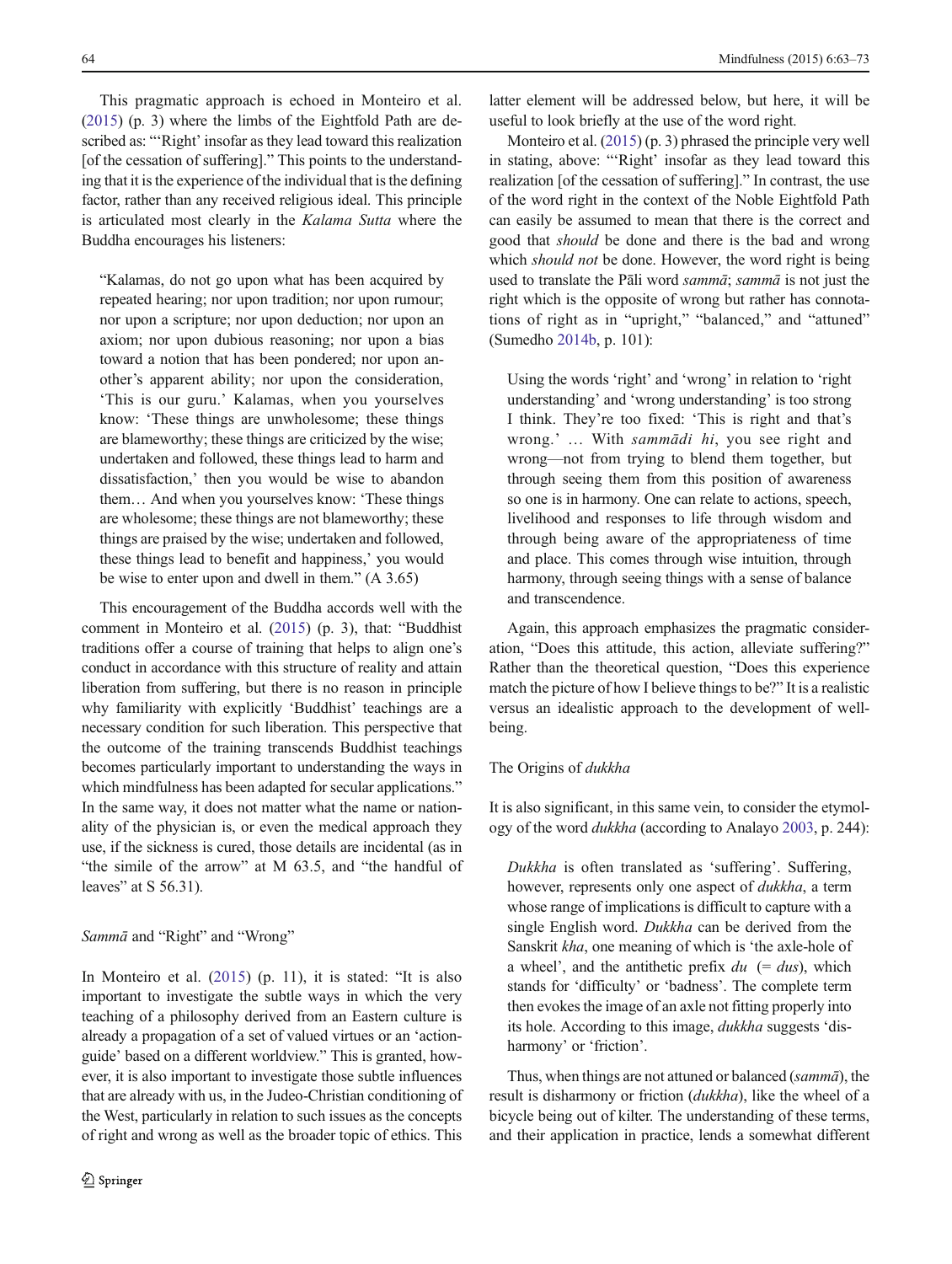tone to an individual's appreciation of experience. They help the practitioner to reconfigure the customary absolute judgments of "good" and "bad," right and wrong, and to reflect on what needs to be adjusted in a less personal and more practical way.

#### Mechanistic, Informed, and Holistic Mindfulness

The word mindfulness has come to mean many things. Kabat-Zinn [\(2004](#page-10-0)) defined it as, "Mindfulness means paying attention in a particular way; on purpose, in the present moment, and non-judgmentally." This definition is somewhat broad and, though useful, is open to misinterpretation or misuse. On this issue, Monteiro et al. [\(2015\)](#page-10-0) (p. 6) commented, firstly on the implicit rather than explicit role of ethics in the teaching and practice of mindfulness: "…that this omission [of sīla] may result in concepts such as non-judgmental awareness fostering a range of negative stances from selfindulgence to passivity" and that, "This is where (in the absence of proper teacher training) a poor grasp of concepts such as bare awareness, non-judgmental awareness, non-duality, and so on are likely to misguide the participants into bypassing their experience rather than connecting with it" (Monteiro et al. [2015](#page-10-0) p. 8).

Within the Buddhist world alone, the word mindfulness possesses a broad spectrum of meanings. The English word was chosen by Rhys Davids [\(1921](#page-10-0)–1925) as one of the terms to translate the Pāli word sati, and it has become the almost universally used rendering since then. It can validly be employed to refer to the simple act of recollection (it comes from the same root as the Sanskrit word *sm ti*, meaning "memory," or "that which is remembered"); it also means the act of consciously paying attention. In this respect, it matches all of the criteria named by Kabat-Zinn above, barring the adverbal quality of "non-judgmentally."

According to classical Buddhist philosophy, sati is a morally neutral quality. It can therefore be said that a squirrel jumping through the branches of a tree or a hunting cat has sati: "Before it catches the mouse, the cat is alert and focused" (Chah [2011,](#page-9-0) p. 647). The term also accurately includes the mindfulness required of a sniper. This is not to justify those actions as somehow spiritual or good; rather, it is to point to the merely mechanistic function of *sati*, paying attention in the present moment, on its own.

At the other end of the spectrum, one finds such statements in the scriptures as: "Mindfulness is the path to the Deathless" (Dhp 21), with the word "Deathless" meaning total spiritual emancipation or enlightenment. This points to mindfulness as being of a profound and liberating nature. Indeed, it is the very first on the Buddha's list of the Seven Factors of Enlightenment.

This range of meanings can be best understood if we consider that the term sati, or mindfulness, is commonly being used as a shorthand for three distinct psychological qualities, referred to in Pāli by different terms.

First, *sati* is the simple act of paying attention to an object or action. If this is taken to be the all and everything of mindfulness, this can lead to falling into a variety of errors. The practitioner can assume that they are following instructions and are using bare or nonjudgmental awareness, or seeing things with the attitude of nonduality, yet can in actuality be drifting into the extremes of either self-indulgence or passivity. The former of these errors can be summarized as the delusion that: "As long as I'm mindful, whatever I do is OK." This view has a parallel in the Antinomian heresy, the doctrine that: "by faith and the dispensation of grace a Christian is released from the obligation of adhering to any moral law" (Collins English Dictionary [2014\)](#page-9-0). The other extreme, of passivity, is the danger of becoming an abstracted or dissociated "watcher" of experience. This psychological distancing or numbing is a destructive misunderstanding of the principle of detachment. Both of these extremes can have numerous negative effects, including social conflict, alienation, and depression. On its own, this rudimentary quality of sati can be called "mechanistic mindfulness."

Second, sati-sampajañña means mindfulness and clear comprehension. It is also translated as mindfulness and full awareness or intuitive awareness (Sumedho [2014a\)](#page-10-0). This term describes the psychological stance wherein the object or action is appreciated within its context of time, place, and situation. The precursors to the current experience and its possible consequences are included. This broadening and deepening of the view intrinsically include an appreciation of the practitioner's attitudes and the impact that any actions they are involved in will have upon themselves and others. Sati-sampajañña, mindfulness and full awareness, thus naturally incorporates ethical concerns, these being influential according to the degree to which full attunement to the time, place, and situation is established, as well as the degree to which self-interest has been recognized as obstructive. In addition, the greater the development of mindfulness and full awareness is, the more the elements of kindness and compassion will be invoked, and the more apparent the appropriateness of any action will be in terms of it leading to the well-being of oneself or others. This can be called right mindfulness, as per Monteiro et al. [\(2015\)](#page-10-0) (p. 3), or more colloquially, "informed mindfulness."

Third, sati-paññā means mindfulness conjoined with wisdom and is regarded as the quality that leads to the full blossoming of human well-being. The term describes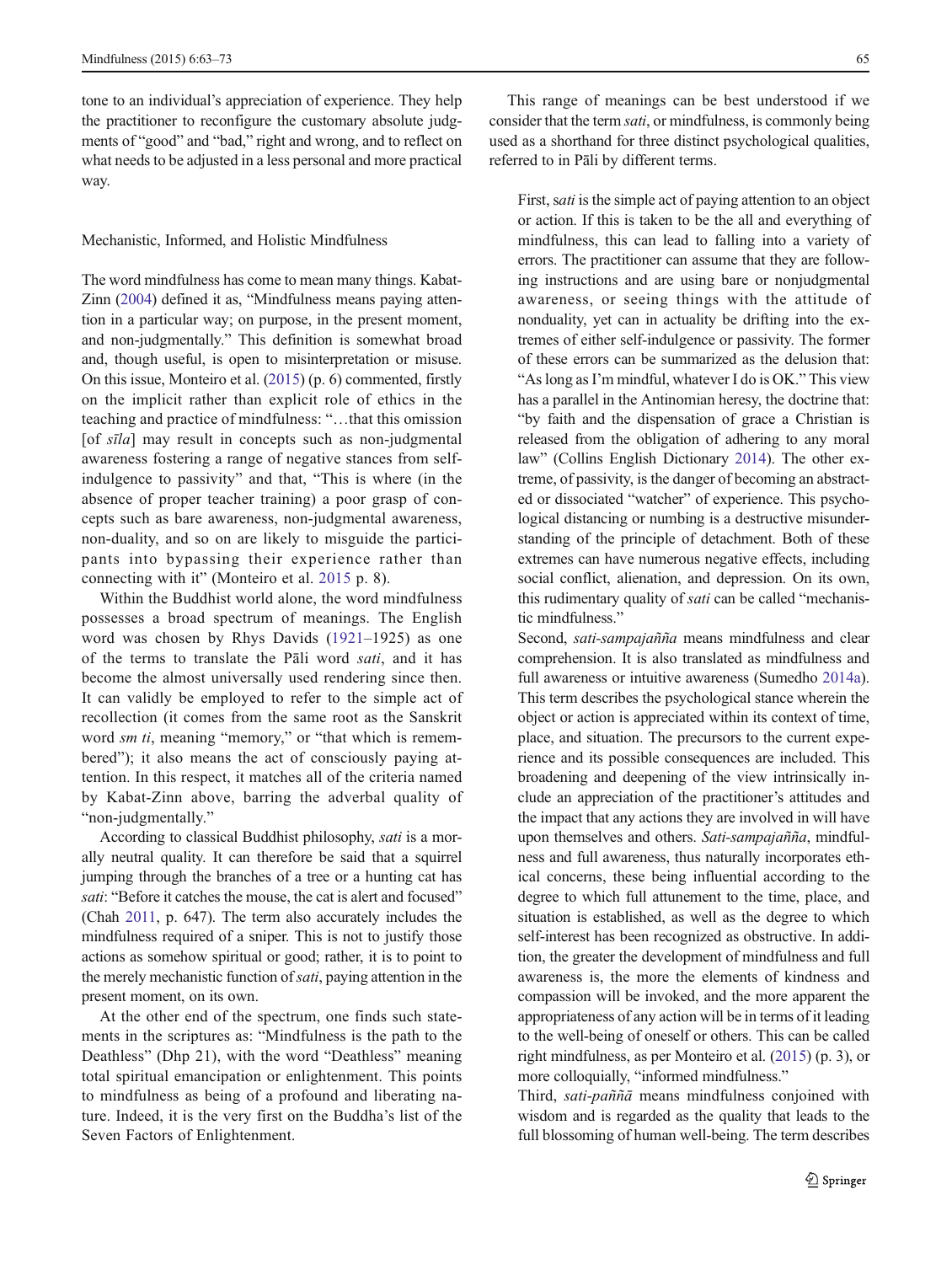the psychological standpoint wherein all experience, inner or outer, is viewed as patterns of organic change arising and passing within consciousness. This process involves the examination of all experience in a phenomenological manner. The practitioner trains themselves to receive the flow of experience—sight, sound, smell, taste, touch, thought, volition, and emotion—in a nonjudgmental, unbiased way. This letting go of bias involves seeing the dependent nature and transparency of such categories as "like" or "dislike," "inside" or "outside," "mine" or "other's." In the letting go of such definitions as absolute realities, the practitioner realizes that what is experienced is not "the world" as a fixed and definite external reality, but rather it is rather "the mind's representation of the world." Insight meditation, vipassanā bhāvanā, is principally concerned with the development of this capacity.

To facilitate the development of such insight, the practitioner actively contemplates (a) the ever-changing nature of all experience, (b) the inability of any experience to remain permanently satisfying (Aidley [1998;](#page-9-0) Gertner [2003](#page-9-0)), and (c) that no experience can truly be said to be owned or to constitute a permanent self, as articulated by David Hume [\(2011;](#page-10-0) see Gopnik [2009\)](#page-10-0):

There are some philosophers who imagine we are every moment intimately conscious of what we call our self... For my part, when I enter most intimately into what I call myself, I always stumble on some particular perception or other, of heat or cold, light or shade, love or hatred, pain or pleasure. I never can catch myself at any time without a perception, and never can observe any thing but the perception. When my perceptions are removed for any time, as by sound sleep, so long am I insensible of myself, and may truly be said not to exist… I may venture to affirm of the rest of mankind, that they are nothing but a bundle or collection of different perceptions, which succeed each other with an inconceivable rapidity, and are in a perpetual flux and movement.

The clear realization of the fluid, nonpersonal nature of all experience, which on account of its fleeting nature cannot permanently satisfy, results in what is termed in Pāli yathābhuta -ñāṇadassana , or "knowledge and vision of the way things are" or, in simpler terms, insight. This insight, based on a fully unbiased integration with the flow of experience, constitutes the fulfillment of the possibilities of mindfulness. This can be called "Noble" mindfulness, as per Monteiro et al. ([2015](#page-10-0)) (p. 3), or holistic mindfulness (Amaro [2013\)](#page-9-0) as it constitutes the consummation of the mind's potential in this respect. When fulfilled to its ultimate capacity, this constitutes enlightenment, or realization of the Deathless, as noted above.

In the process of developing this quality of insight, schools of Buddhist meditation frequently use such terms as witnessing experience, being the detached observer of the mind or being the one who knows. Although such terms are by no means incorrect, they can easily incline the attitude of the practitioner toward experiential avoidance, spiritual bypassing, and passivity. Experience has shown that the use of alternative forms of expression such as unentangled participation or selfless interaction serves to describe vipassanā in a more accurate way. For, although the depth of detachment realized in *vipassanā* is maximized, it is partnered by a fully integrated attunement to time and place and situation.

Sati-paññā, holistic mindfulness, thus meets the concern raised at Monteiro et al. ([2015](#page-10-0)) (p. 8) that: "a poor grasp of concepts such as bare awareness, non-judgmental awareness, non-duality, and so on are likely to misguide the participants into bypassing their experience rather than connecting with it." If the mindfulness is genuinely holistic, then there will necessarily be a skilful connecting and working with experience, rather than avoidance of it or a reckless absorption into it. Most significantly to the discussion on ethics, according to Theravāda Buddhist philosophy, the more firmly that holistic mindfulness is established, the more the individual effortlessly inclines to acting in an honest, harmless, and modest way. There is no imposition of a moral code from outside; furthermore, it is the disposition of the practitioner to act in ways that bring themselves and others the greatest ease and that cause minimum distress.

At this stage of the development of mindfulness, the mind is indeed being actively encouraged to be nonjudgmental, as per Kabat-Zinn's ([2004\)](#page-10-0) definition, but this nonjudgmentalism refers to refraining from habitual harsh and absolute judgments of good and "evil," right and wrong. It does not mean foolishly going against common sense. Is a person being judgmental if they put their right shoe on their right foot? No, they do so because putting it on the left brings discomfort and difficulty. They do not look at their left foot as evil or bad, it is simply the incorrect foot for a shoe shaped for the right.

Monteiro et al. [\(2015\)](#page-10-0) (p. 6) stated that Titmuss [\(2013](#page-10-0)) "expressed concerns that by defining mindfulness as a form of non-judgmental awareness, not only were there risks of reinforcing passivity and maintaining oppression but also the very intention of the practice as one that transforms greed, hatred, and delusion is lost." Titmuss pointed to the dangers of grasping the concept of being nonjudgmental in a foolish way and misusing it to justify self-centered habits and preferences, or being complicit with destructive situations and the structural violence of certain relationships or institutions.

Sati-paññā enables the individual to make wise distinctions both for everyday functions like putting on shoes, as well as for significant life choices (such as whether to join the army or not) and interpersonal interactions (such as whether to tell the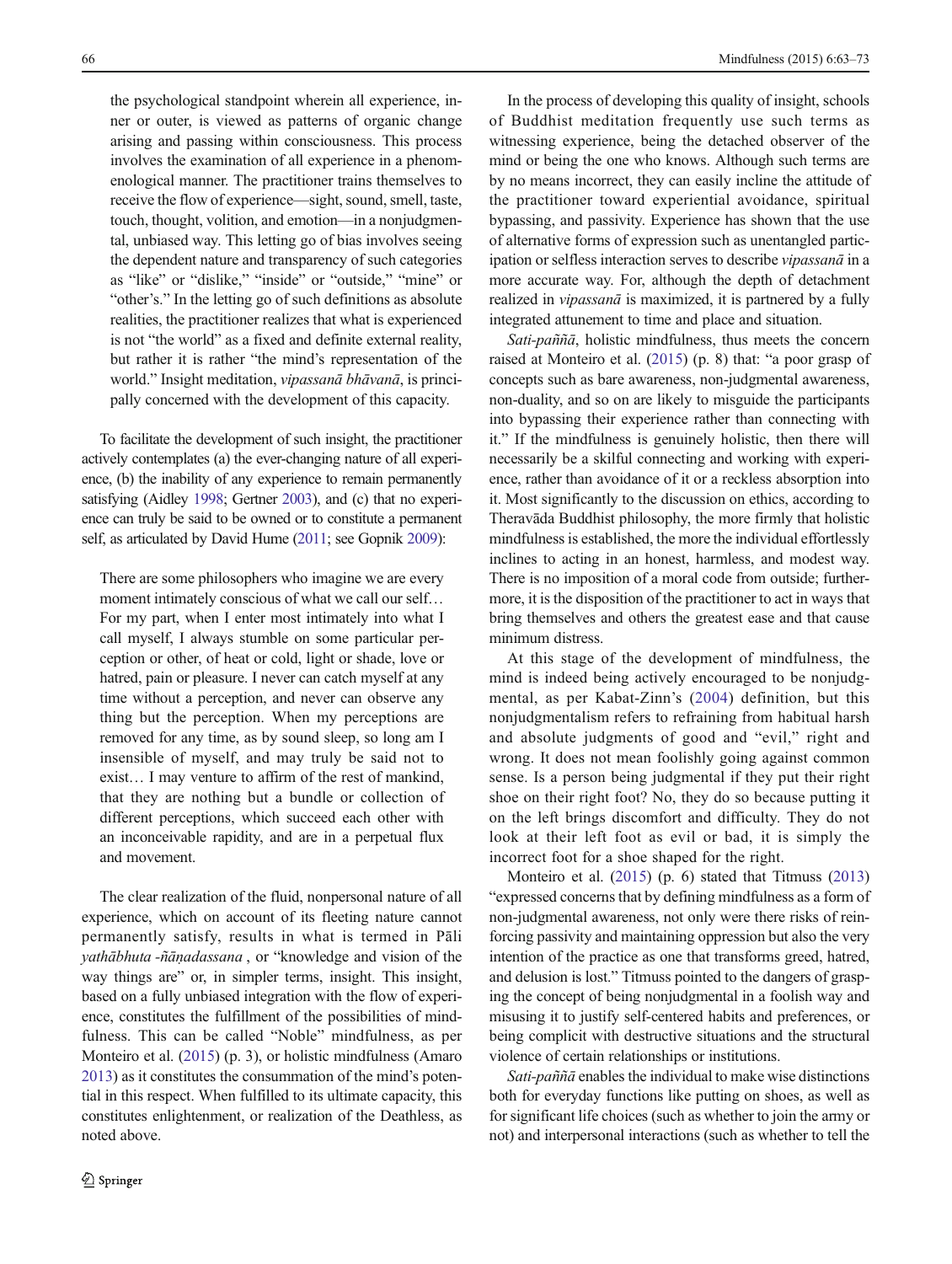truth or not), yet in these latter cases without the harsh judgmentalism that is so psychologically destructive. Just as one chooses the left shoe for the left foot, with holistic mindfulness, one inclines to choosing the action that is going to bring most benefit and least harm to oneself and others. It also provides a person with the bravery to act and oppose oppression yet without harboring attitudes of hatred or ill-will.

Chah [\(2011](#page-9-0)) regularly used a particular simile to illustrate the relationship between these three dimensions of mindfulness: sati (mechanistic mindfulness) is like the hand which picks up an object; sati-sampajañña (informed mindfulness) is like the arm that moves the hand to the appropriate place and at the appropriate time; sati-pañña (holistic mindfulness) is like the body to which the arm is connected—it is both the life source and the means of integration and direction for the entire system.

Currently, the word mindfulness is used unsystematically to refer to all these three dimensions, so it should come as no surprise that there is some confusion. This could be avoided if we regard the mindfulness of the sniper as comparable to that of a cat or a squirrel; it is mindfulness, but of the most rudimentary nature. The mindfulness that encourages us to attune to situations skillfully and to live as a benevolent and responsible member of society is of a different order. Lastly, the mindfulness that enables us to be totally at ease and to remain emotionally balanced amid life's every vicissitude is the embodiment of inner security and freedom, which is of another order altogether.

# The Role of Ethics in Human Well-Being

The subject of ethics receives frequent and substantial mention in Monteiro et al. [\(2015\)](#page-10-0). For example, on page 6: "The often-fierce criticisms of MBIs have focused on a single theme: the omission of immediately apparent ethics in the teaching of MBIs." This point is repeated on page 8: "The most severe criticisms leveled at MBIs are that the model of contemporary mindfulness is incomplete because of the absence of explicitly taught ethics (Purser and Loy [2013](#page-10-0); Titmuss [2013](#page-10-0))."

The response to this central issue concerning mindfulnessbased interventions (MBIs) from the founder of mindfulnessbased stress reduction (MBSR) is significant. Monteiro et al. [\(2015\)](#page-10-0) (p. 8) stated: "Reflecting on the choice to keep the teachings of ethics implicit, Kabat-Zinn [\(2011\)](#page-10-0) states that each person carries the responsibility both personally and professionally to attend to the quality of their inner and outer relationships… At the same time, he indicates that this must be supported by 'explicit intentions regarding how we conduct ourselves both inwardly and outwardly' (p. 295)." Further, "Kabat-Zinn [\(2011\)](#page-10-0) responds to earlier concerns about the exclusion of ethics by indicating that personal and professional ethical guidelines are intrinsic to the delivery of MBI programs. He also argues that because there is a societal tendency to be incongruent with respect to inner and outer moral stances, an implicit teaching of *sīla* is preferable."

Kabat-Zinn's words here seem particularly carefully chosen. They are balanced on a tightrope between his acknowledged respect for the source of MBSR—"I have always used 'mindfulness' as a placeholder for 'the Dharma'" (Kabat-Zinn [2013\)](#page-10-0)—and his intention to make MBSR as accessible to as broad a field of people as possible.

However, what guidelines he gives are, from the traditional Buddhist perspective, significantly vague. The statements that "each person carries the responsibility both personally and professionally to attend to the quality of their inner and outer relationships," and that one should have "explicit intentions regarding how we conduct ourselves both inwardly and outwardly," could comfortably be assigned to the fictional characters of Tony Soprano or Walter White. Of even more concern is the statement that "because there is a societal tendency to be incongruent with respect to inner and outer moral stances, an implicit teaching of sīla is preferable." This seems to state that, because there is a disparity between the ideals people hold and what they actually do, it is best not to talk about the subject at all. If this is a correct interpretation of the comment and again, from a traditional Buddhist standpoint, this is a very dubious principle upon which to structure a pedagogical approach and a system of would-be beneficial psychological practices.

It is readily acknowledged that within the broader domain of ethics, there are labyrinths of cultural mores, tangled thickets of moral relativism, and minefields of emotional reactivity. Monteiro et al. [\(2015\)](#page-10-0) explored many of the issues thoroughly and effectively, so the comments here will focus upon an explanation of the traditional Buddhist perspective on ethics, specifically the approach of the Theravāda or Southern school, and offer these for consideration in relationship to the development of MBIs in the fields of education, health care, psychological well-being, business, and governmental responsibility.

## Two Kinds of Ethics

In addressing this area, as stated in Monteiro et al. ([2015](#page-10-0)) (p. 10), some suppositions are being made: "These extensions of Buddhist concepts make some meta-ethical assumptions—for example, that ethics are not entirely relative or tradition-specific, that they can have some universal application across times and cultures which in turn rests on an understanding of human nature as being universal." This is an accurate representation of the traditional Buddhist view, with respect to some ethical norms, but it is important to note that there is a distinction made between two types of sīla.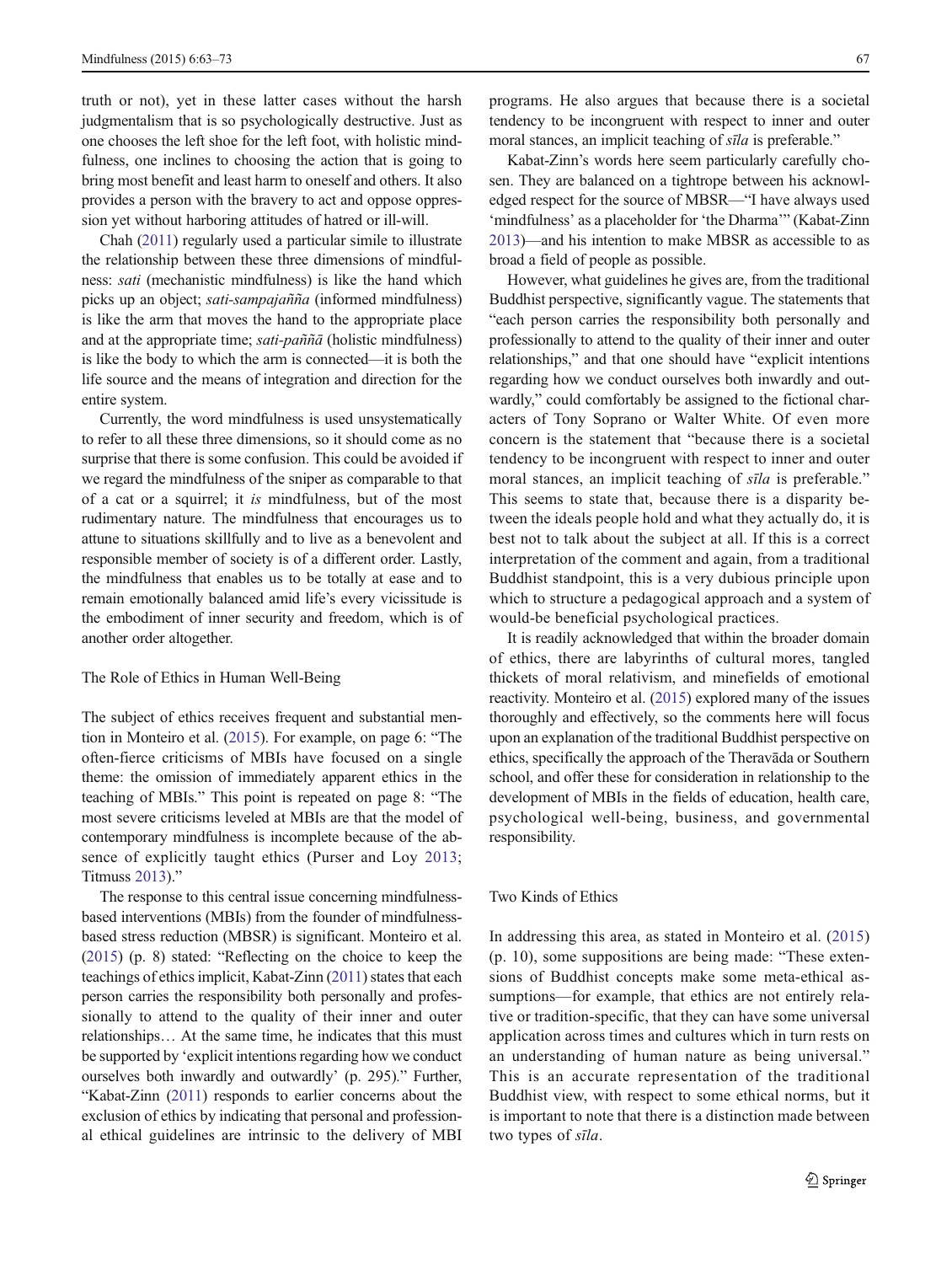First, pakati-sīla means intrinsic or natural sīla. According to the philosophy of the Theravāda Buddhist school, all acts of killing, stealing, sexual misconduct, and lying will necessarily cause painful consequences for the doer—great or small according to circumstances irrespective of place, time, culture, or social mores. Arguments describing the background to this, specifically for the case of killing, are made effectively by Gethin [\(2004\)](#page-9-0). A related dialogue on the same issue has recently been conducted between Bodhi [\(2014\)](#page-9-0) and Thanissaro [\(2014a,](#page-10-0) [b](#page-10-0)). Both Gethin and Thanissaro argue very effectively that all acts of killing are antithetical to Buddhist sīla, as elucidated in the Pali Canon, and it is suggested that this understanding be used as the substratum for the ongoing discussions on ethics.

Second, paññatti-sīla is prescribed or socially agreed sīla. This category comprises the multitude of legally, culturally, and religiously conditioned ethical forms adopted by different societies and faiths. Such prescribed ethics would include the correct way to bow to a shrine, which side of the road to drive on, which day is a holy day, how to behave at dinner parties, how to write an academic paper, and how a Buddhist monastic should wear their robes.

As above, we again take note of the comment by Monteiro et al. ([2015](#page-10-0)) (p. 12): "It is also important to investigate the subtle ways in which the very teaching of a philosophy derived from an Eastern culture is already a propagation of a set of valued virtues or an 'action-guide' based on a different worldview." And, again, this point is taken in addressing the very different way in which ethical norms and morality are regarded in the East and in the West. The Judeo-Christian conditioning of right and wrong as absolutes does not apply in the traditional Buddhist view of reality. Whereas the biblical tradition takes the form of commandments, literally, "Thou shalt…," despite the secularization of the West, the moral diktat from above and the fear of Mortal Sin still have their psychological effect on the Western weltanschauung. In contrast, the Buddhist understanding of the fundamental nature of experience can best be summarized as "original purity." In the words of the King of Thailand, in a BBC interview (Handley [2006,](#page-10-0) p. 273): "Usually the one who practices politics in any doctrine wants to get on the top. If you think of Buddhism, one does not want to be on the top, because there is no top, there's no bottom. It is just pure purity.... There is the original purity, which has been spoiled by, or covered by, what we call sin. The original thing that is light, is beautiful."

#### A Method of Training

As with the Buddha's formulation of the Four Noble Truths, he takes a pragmatic versus a dogmatic, idealistic approach to issues of behavior and to sīla. The Pāli word that is usually translated as precept or rule is sikkhāpada. This literally means a "method of training" and when an individual commits themselves to living according to the Five Precepts, the basic moral code of the Traditional lay Buddhist, they recite the phrase meaning: "I undertake the method of training of refraining from taking the life of any living being…" The principle is thus that one knows one needs to train oneself and that not only one will do one's best but also one knows that one is going to make mistakes. The method of using such mistakes, in the words of the Buddha, is described thus: "It's a cause of spiritual development when, seeing one's transgression as such, one makes amends and exercises restraint in the future" (D 2.100).

If the approach toward ethics is more pragmatic than dogmatic, it shifts the perspective from telling people what they should do to that of helping us to do ourselves and others a favor. In Buddhist tradition, it is entirely up to the individual as to whether or not they draw close to the religion and whether they adopt the Five Precepts as guidance for skillful living. There is no external authority that condemns or rewards; instead, one is seen as simply being the recipient of the pleasant and painful results of one's own choices. As it reads in the scriptural text (A 5.57): "A woman or a man, a householder or a monastic, should often reflect thus: 'I am the owner of my action, heir to my action, born of my action, abide supported by my action; whatever action I do, for good or for ill, of that I will be the heir.'" This approach shifts the responsibility for well-being firmly into the individual's own hands. A person is not called good because of adhering to an external system of mores, or bad because they defy them, rather it is recognized that if a person does not want to get burned, they would be wise not to stick their hand into the fire.

The introduction of explicitly stated that ethics into MBIs therefore need not be made under the banner of: "The Buddha tells you that you should…"; indeed, to do so would run quite counter to the spirit of the Buddha's methodology. Instead, the suggested ethical standards would be more appropriately presented as follows: Here are some guidelines for behavior and speech that might help you to reduce stress and live more comfortably; if you are interested you can try them out and see what their effects are.

## The Role of Intention

In Buddhist tradition, when considering the subject of action and its results, the intention behind the action is regarded as being of paramount significance. At one point the Buddha even baldly states that (A 6.63.5): "Intention I call action (kamma)." According to this understanding, if a person unknowingly treads upon an ant and kills it, the psychological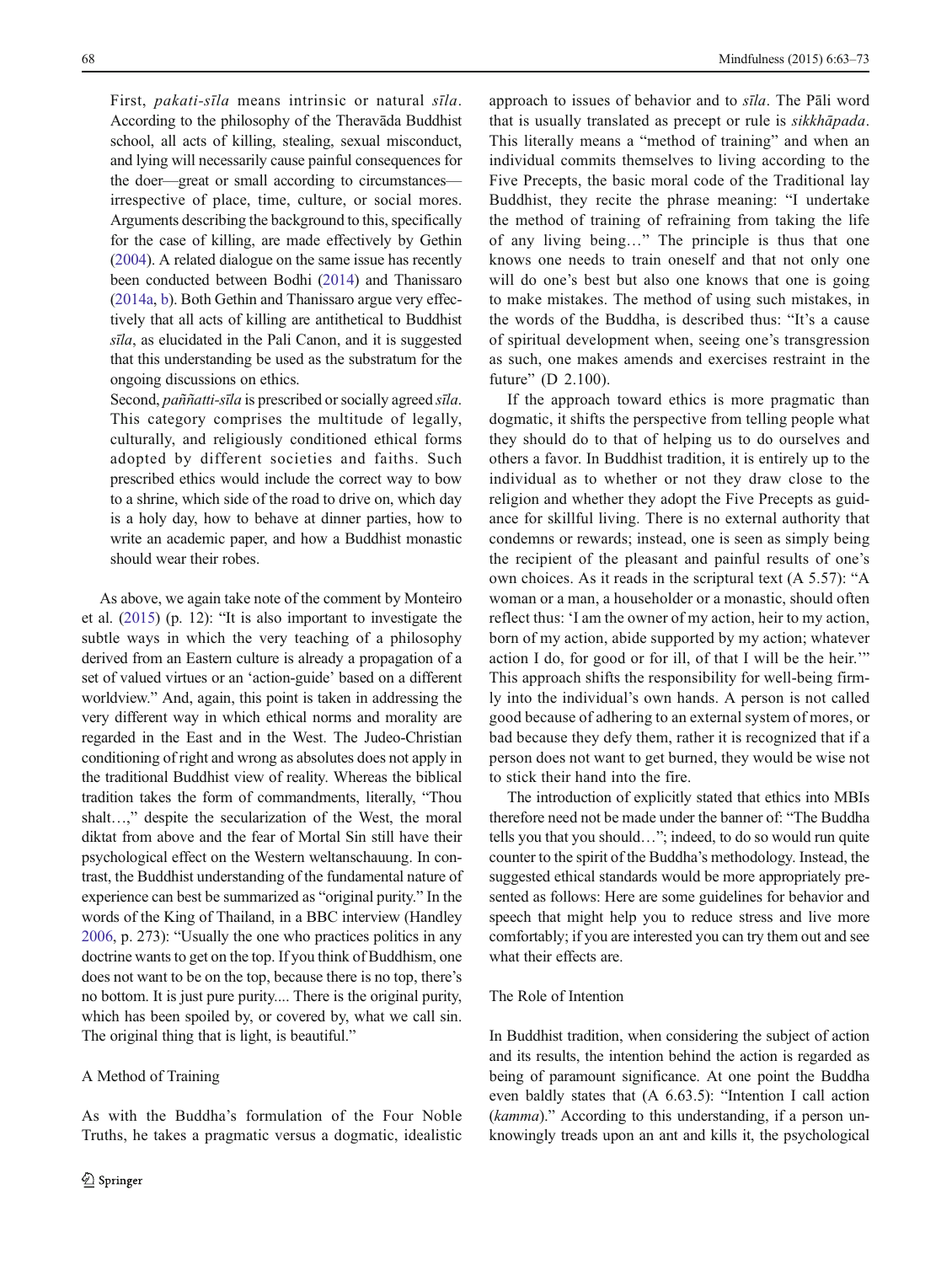effect on the person will be much less negative than if they trod on it deliberately. The monastic rule  $(vināya)$  is based upon this principle. Thus, in the analysis of the vast majority of monastic sikkhāpada, there is the allowance clause that: "if there was no intention, it was not an offence."

Monteiro et al. [\(2015](#page-10-0)) generally addressed the role of intention in an accurate and comprehensive way, although in one instance, Gethin was quoted on this subject in a somewhat misleading fashion. Monteiro et al. ([2015\)](#page-10-0) (p. 10) stated: "However, Gethin is emphatic that the final arbiter of the morality of an action is the degree to which the agents of such acts are aware of the quality of their own mind." This statement can be read to mean that Gethin is stating that as long as the person feels fully aware of what they are doing, it thereby becomes a moral act. This view, from the traditional Theravāda Buddhist perspective, harks back to the selfindulgent strand of mechanistic mindfulness described above and can be illustrated by the rudimentary mindfulness of the sniper. This view can be summarized as the understanding that: "As long as I'm mindful, whatever I do is OK," which is contrary to what Gethin proposed.

In contrast, Gethin ([2004](#page-9-0)) wrote, ". . . the only criterion for judging whether an act is 'moral' (kusala) or 'immoral' (akusala) in Indian systematic Buddhist thought is the quality of the intention that motivates it." And further: "For the Theravāda Buddhist tradition there is in the end only one question one has to ask to determine whether an act is wholesome (kusala) or unwholesome (akusala): is it motivated by greed, hatred, and delusion, or is it motivated by nonattachment, friendliness, and wisdom." "In the particular case of killing a living being, I have argued that for Theravāda Buddhist thought – and probably mainstream Indian Buddhist thought—intentionally killing a living being can never be considered wholly an act of compassion [and therefore moral, kusala]." Therefore, according to Gethin, "the final arbiter of the morality of an action is" not "the degree to which the agents of such acts are aware of the quality of their own mind," but instead whether "the quality of the intention that motivates it" is wholesome or unwholesome.

Monteiro et al. [\(2015\)](#page-10-0) (p. 12) commented on this issue: "Buddhist ethics has contingencies for aggressive action; however, Buddhist scholars question how many could act with clear comprehension of their own motivation and the greater good. This point speaks strongly to the need for MBIs to develop a robust curriculum that cultivates clear comprehension of the practitioner's motivations and intentions, particularly in domains where moral action is a complex decision-making process." As commented above, if mindfulness is being developed to its informed (sati-sampajañña) and holistic (sati-paññā) levels, the factors of wholesomeness and unwholesomeness are understood to be intrinsically brought into play and to thereby influence choices of action. The framework of the Five Precepts can thus be considered as conveniently systematizing that what, in Theravāda Buddhist philosophy, is seen as the natural disposition of the person when mindfulness in them is being developed to its fullest extent. The Five Precepts are the following: (1) I undertake the precept to refrain from taking the life of any living creature, (2) I undertake the precept to refrain from taking that which is not given, (3) I undertake the precept to refrain from sexual misconduct, (4) I undertake the precept to refrain from lying, and (5) I undertake the precept to refrain from consuming intoxicating drink and drugs which lead to carelessness.

## Shame and Guilt

In any examination of behavior in relation to issues of ethics, the functions of shame and guilt need to be considered. In the Theravāda Buddhist perspective, shame or moral sensitivity (hiri-ottappa) is regarded as a sign of mental health. It is the emotional pain felt by a responsible person when they, for example, tell a lie or deliberately cause harm to another. It is regarded as a concomitant of physical pain that, similarly, usefully serves to protect the body.

Guilt, as the word is used in this context, indicates an egocentered destructive attitude, mingled with self-hatred that always has negative consequences. The Pāli word for guilt is aparādha, although this has more the meaning of having been responsible for a crime, rather than the self-created inwardly directed destructiveness that is so common in the West. The latter is what is felt when the ego ruthlessly co-opts hiriottappa.

Interestingly, once again, here is an instance of "the subtle ways in which… a philosophy derived from an Eastern culture is… based on a different worldview." The absence of a word in the Buddhist lexicon to specifically describe this psychological quality illuminates the effects of the Judeo-Christian worldview. At the Harmonia Mundi conference (1989), HH the Dalai Lama was asked by one of the attendees how to deal with self-hatred. His Holiness cautiously asked him if he had committed some crime that haunted him. His interlocutor replied, "No! I'm a very honest person; I just hate myself." The Dalai Lama then looked puzzled and went into a huddle with his translator, Thubten Jinpa, who had spent many years studying in the West, at Cambridge University. The translator quickly explained to His Holiness the prevalence of such groundless attitudes of self-loathing in the West; emerging from the whispered consultation, the Dalai Lama remarked: "This is most unfortunate, but it is just a minor mental irritation; ignore it and it will go away." Surprised laughter erupted throughout the hall.

If the role of *hiri-ottappa* in the development of well-being is understood in this way, it can be freed from its co-option by ego-centered attitudes and accordingly can function in an extremely useful way. If ethics were to be more explicitly articulated in MBIs, this understanding of the skillful use of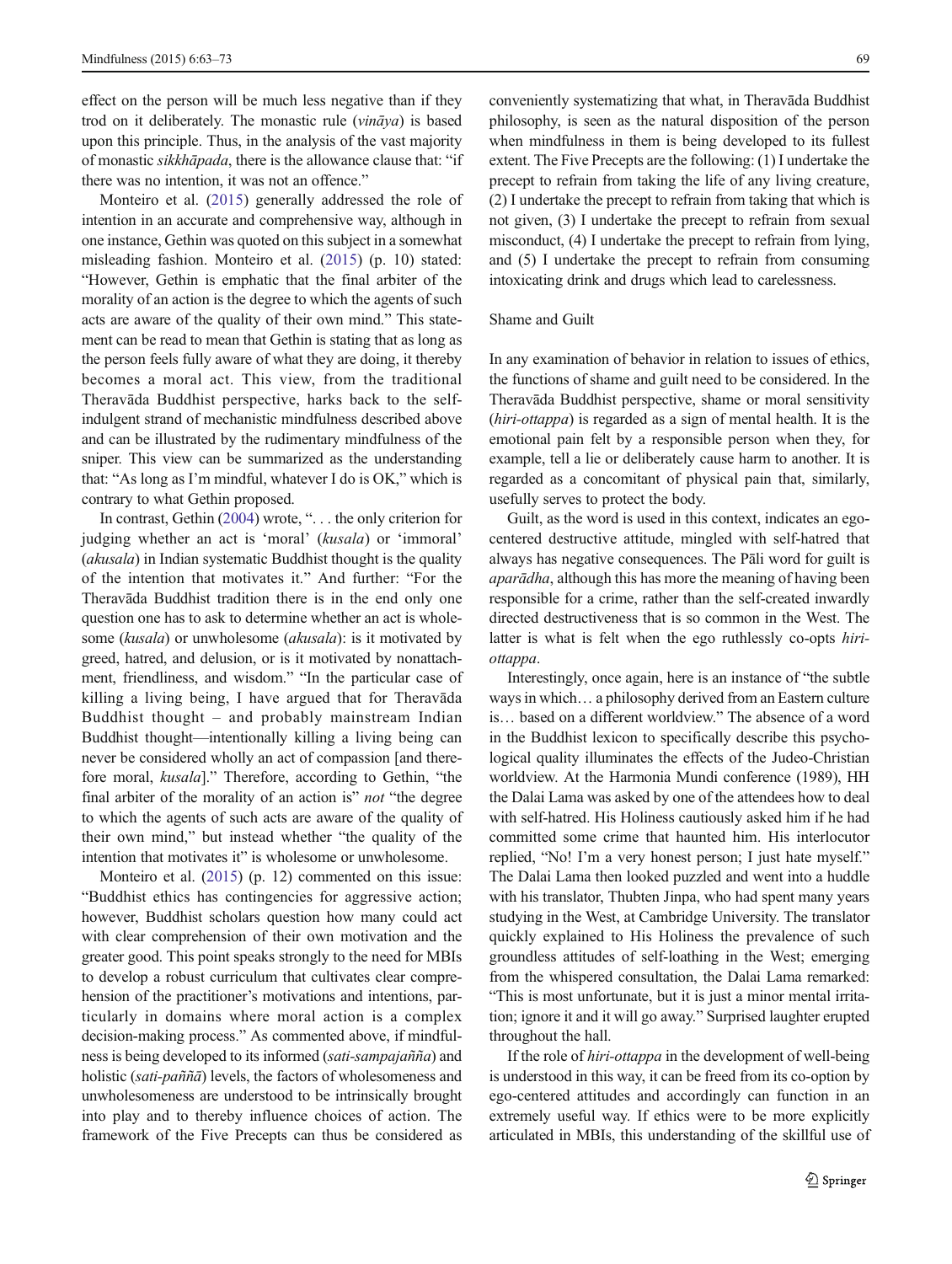hiri-ottappa would increase the effectiveness of their employment. This is the case since, with ethical sensitivity being consciously increased, informed and holistic mindfulness would enable the individual to process those feelings of hiriottappa appropriately. Just as if one is mindful of physical pain in a wise and nonjudgmental way, that pain can be handled and its useful signals read accurately. So too, with the emotional pain of *hiri-ottappa*, it helpfully informs one of the effects of one's actions and how best to proceed for maximum benefit, for both oneself and others.

According to the traditional Theravāda Buddhist perspective, the more this process is actualized with holistic mindfulness, the more the effect of a person's actions on others becomes apparent. The practice of ethics thus becomes enhanced out of compassion for others, rather than through an external agency, or the internal narrative of the super-ego, telling us that we should or should not act in certain ways. In this manner, our way of living helps others to feel safe around us—in the Theravāda Buddhist tradition this is called abhayadāna—the gift to others of freeing them from fear. The current movement toward involving compassion specifically in mindfulness trainings (e.g., Germer [2009](#page-9-0); Gilbert [2010\)](#page-10-0) can thus be seen as being deeply related to the matter of ethics. The wholesome actions and speech of an individual are not only compassionate and of benefit to themselves but are also acts of kindness and compassion toward others.

#### A Methodology for the Fulfillment of Well-Being

One of the psychological mechanisms described in the Theravāda Buddhist scriptures (A 10.2) purports to outline a natural and causal process through which a person can develop, upon the basis of sīla, to the comprehensive well-being of spiritual emancipation, known as liberation or enlightenment. The text describes how, through living ethically and responsibly, freedom from remorse arises; based on that freedom from remorse, self-respect and joy arise, leading to physical ease, the relaxation of the body; that physical ease then conditions profound contentment, which in turn leads to mental focus, concentration (samādhi); that mental focus leads naturally to insight, wisdom, which in turn conditions a letting go, an unentangled participation in the field of all experience; this in turn leads to liberation, meaning complete psychological well-being.

The development of holistic mindfulness and the consequent establishment of ethical standards of living are thus seen, from the Theravāda Buddhist perspective, to be the basis upon which this causal process is founded. They are the firm footing upon which this sequence of developmental rungs is planted.

The description here of the process is somewhat linear; however, it does not refer to a single trajectory, directed to a grand enlightenment experience at the end; rather, it outlines

the pathway of an individual's mind states, moment by moment. In addition, the various elements of the process mutually reinforce each other along the way, for example, better concentration helps one to be more mindful, more mindfulness improves one's ethical standards, more careful standards lead to a greater freedom from remorse which leads to better concentration, and so forth. The interrelatedness of factors in this causal process functions much as do the factors of the Eightfold Path, as described in Monteiro et al. [\(2015\)](#page-10-0) (p. 2): "In Buddhist traditions, the Eightfold Path is often depicted as a wheel with eight spokes—this helps to communicate the important idea of the interdependence of each of the domains."

It is a theoretical model that is for consideration and, as with all Theravāda teachings and practices, it is to be explored as per the protocols of the Kalama Sutta, as cited above. It needs to be tested out for oneself and explored to see if it indeed describes the pattern of things, and then if its application is of benefit. To enter into such exploration, which could be described as an in-depth MBI, it might be beneficial to frame the process using the classical threefold model of knowledge as found in the Pāli texts. In this classical model, the three elements can be summarized as follows: Pariyatti academic study; Pa ipatti—contemplative practice; and Pa ivedha—realization. In this instance, the academic study would be one's intellectual familiarization with the list of related factors; the contemplative practice would be the effort to see whether the pattern worked as described and if these factors were indeed interrelated, and if it was of benefit to look at things in this way; the realization would be the well-being that arose from the development of the factors of this causal process.

The description of MBIs, as presented by Monteiro et al. ([2015\)](#page-10-0), defined three contributing factors to the process. These three, in a slightly different configuration, seem to parallel this threefold model of knowledge. When compared to Fig. 1 in Monteiro et al. [\(2015\)](#page-10-0), pariyatti (study) aligns with [2] the intellectual grasp of Buddhist philosophy, "the understanding of how we experience the flow of events in our body/mind." Pa ipatti (practice) aligns with [1] "contemplative practice." While pa ivedha (realization) addresses [3] actualizing the "shift away from experiential avoidance."

#### Wisdom and samādhi Develop sīla

In the teaching and practice of Buddhism in the West, across all traditions, it is commonly found that there is initially little interest in the subject of ethics. The use of meditation as a way to calm the mind, coupled with the development of wisdom whether through the practices of the Theravāda (Southern) or Mahāyana (Northern) Buddhist traditions—is the clear priority for interested Westerners.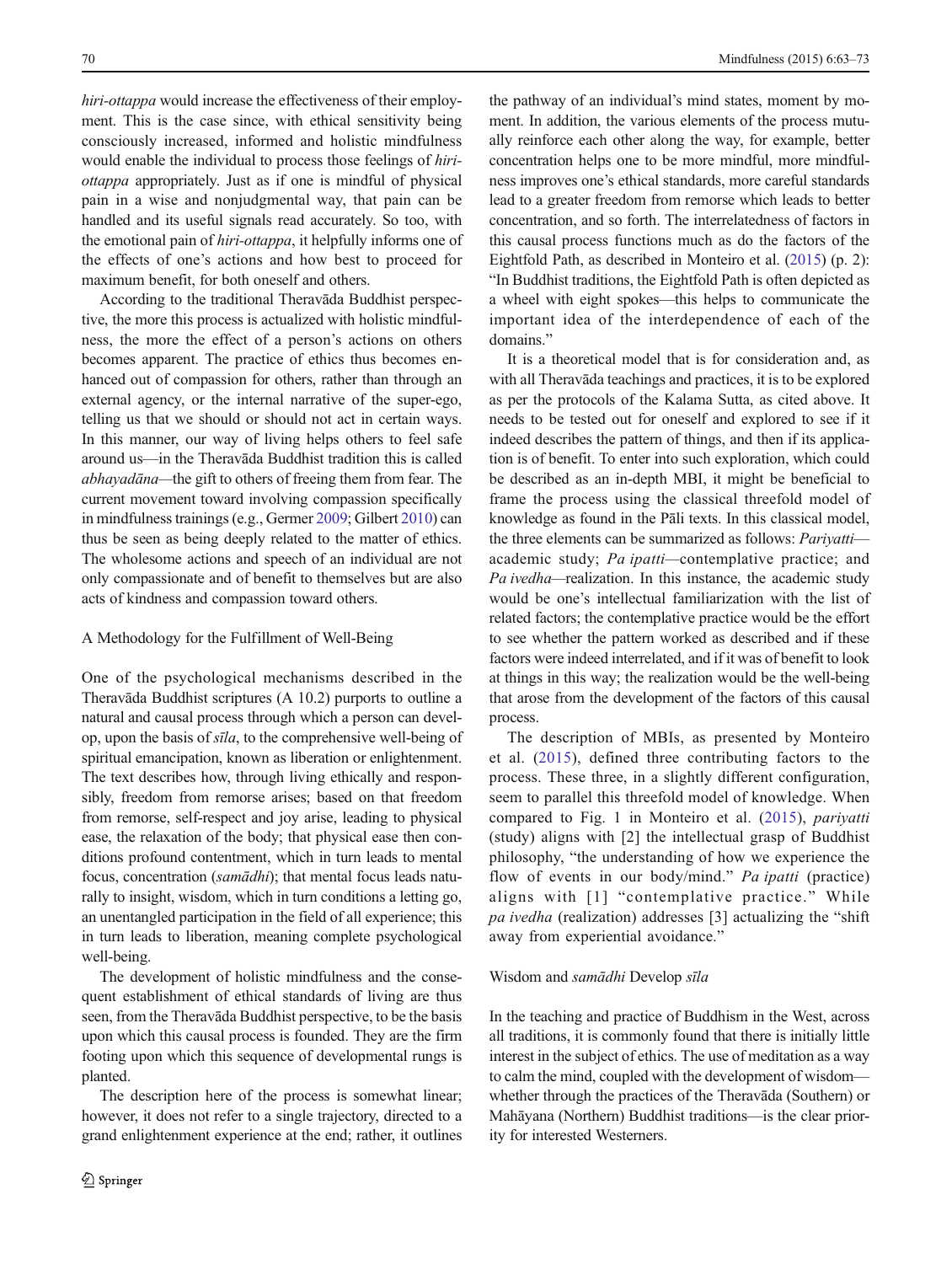In the traditional methodologies of Buddhism in Asia, the practices of generosity  $(dāna)$  and ethics, or virtue  $(sīla)$ , are regarded as the sine qua non of spiritual development. It is a given, backed up by numerous statements by the Buddha (e.g., D 31.3–8 in relation to lay-life and M 51.14 in relation to monastic life) that any significant growth toward psychological well-being depends on a foundation of wholesome ethical conduct. In this light, when Ajahn Chah came to visit the West in the late 1970s, his close students found it strange that he emphasized meditation (samādhi-bhāvanā) and wisdom (paññā) in his teachings to the Western audience yet seemed to mention sīla sparingly. Ajahn Chah explained that it was clear to him that there was a disinterest in, even a strong resistance to, the concept of sīla in the West as it seemed to go counter to popular ideals of freedom. He was prepared to respect the fact that this was where the students were starting from because he felt that, in due time and with experience, they would see for themselves that by ignoring wholesome ethical standards they were only causing themselves trouble. He considered that it was more effective for individuals to learn such truths for themselves, rather than to take it as received knowledge from some religious authority.

It was plain to him that Westerners practiced meditation with great sincerity—even remarking that he could never get his monks and nuns to sit so still and keep so silent as the Westerners on a 10-day retreat—however, it was also clear that the students were not living according to wholesome standards of ethical conduct between retreats. Breiter [\(2004\)](#page-9-0) recounted Ajahn Chah as saying, "The approach many people had to meditation was like a thief who after he gets caught hires a clever lawyer to get him out of trouble. Once he is out, he starts stealing again. [Ajahn Chah] also compared it to a boxer who gets beaten up, nurses his wounds, and then goes to fight again, which only brings him fresh wounds. And this cycle goes on endlessly. The purpose of meditation is more than just calming ourselves from time to time, getting ourselves out of trouble, but seeing and uprooting the causes which produce trouble and make us not calm to begin with." This process of seeing and uprooting such causes is understood, in traditional Buddhist practice, to be realized through the development of both informed and holistic mindfulness  $(sati-sampajañña$  and sati-paññā). The individual learns through their own experience and wise reflection (yonisomanasikāra) that if one behaves dishonestly, self-indulgently or cruelly, the mind will remember those events and their causes. If there is a wish to not have such memories to deal with, the simplest approach is seen to be to refrain from such acts in the first place. This might be considered to be an overly simplistic approach and one that imposes unwished for restrictions on the individual; however, it can also be regarded as a pragmatic way to fulfill a person's aspiration to comprehensive well-being. It is safe to presume that most people would not regard it as an imposition upon their freedom to have it pointed out that the left shoe is designed to fit the left foot, not the right.

## **Conclusion**

Monteiro et al. [\(2015\)](#page-10-0) (p. 12) stated, "It is tempting to claim that contemporary mindfulness has evolved beyond its Buddhist origins or that Buddhist traditions do not have a proprietary claim on mindfulness. However, that begs the question of what model then underpins and guides the process of the MBIs. The path through this tangle of concerns lies in a continuing dialogue that mutually challenges and clarifies concepts and practices as both traditional and contemporary mindfulness evolve." The intent of this present paper has been to explicate principles embodied in the traditional Buddhist teachings, specifically those of the Theravāda school, which might serve to inform this continuing dialogue.

The aim of this paper was specifically (1) to elucidate the pragmatic versus dogmatic approach of the Buddha in his teachings on psychological transformation, (2) to clarify the traditional understanding of the term mindfulness and its various layers of meaning, and (3) to examine the role of ethics in human well-being, as it is understood from a traditional Buddhist viewpoint.

When reflecting from that viewpoint on the current range of mindfulness programs operating around the world, it seems that the serious consideration, by those delivering MBIs, of all three of these areas could bring many benefits. The societies of the West are generally secularized, with representations of some strongly held religious beliefs. The nondogmatic approach of Buddhism can be seen to fall in the fertile littoral zone between the doctrinaire religiosity of one camp and the staunch scientific materialism of the other. The more that these pragmatic principles of traditional Buddhism are appreciated, the more that those delivering MBIs might feel comfortable in consciously drawing upon them and recommending them as resources to their clients. To traditional Buddhists, the classical teachings can be freely drawn upon and practiced by anyone, of any philosophical persuasion, without any expectation of commitment. For example, elsewhere, I have stated (Amaro [2012\)](#page-9-0): "The intent… is to provide methods, techniques and principles that anyone can apply within the sphere of their own life—whether one is a Humanist, a Christian, a Communist, a Buddhist or a follower of any other belief system. Nothing provided here is directed to trying to convince anyone that Buddhism is right, or to cause anyone to waiver in their own faith, whether it's Christianity, Judaism, Islam or any other spiritual path. Nor is the intention to make everyone… into a Buddhist. What is presented here is simply a set of methods and principles anyone can use to make their life better."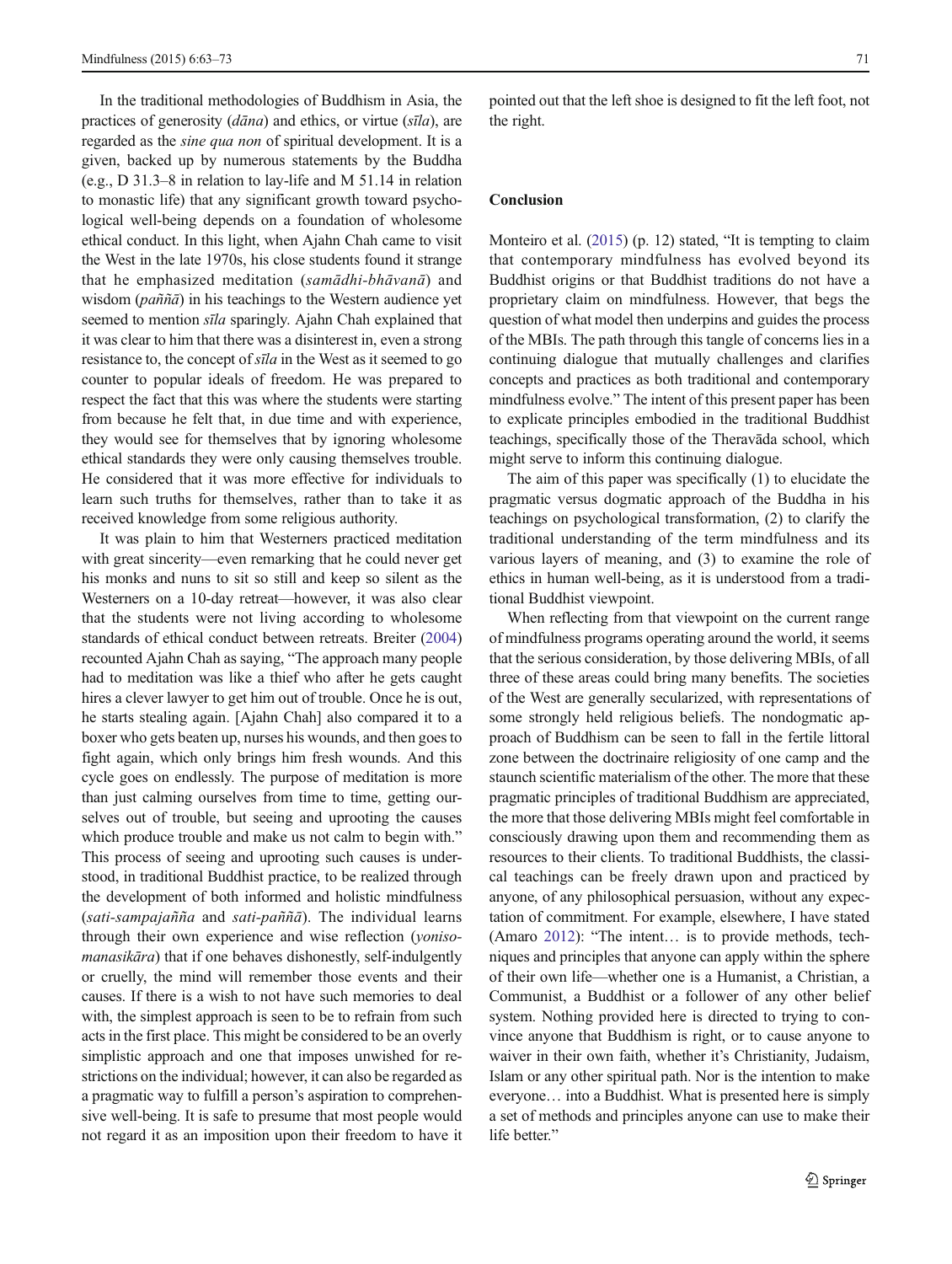<span id="page-9-0"></span>From the traditional Theravāda point of view, the vigorous debate on the issue of ethics could be well informed by two distinct factors. The first of these is the clarification of the different grades of mindfulness, as described in the traditional teachings. The second factor is the various points on ethics outlined above—particularly the aspect of the sikkhapadā being methods of training rather than absolute moral imperatives, and the understanding of hiri-ottappa as highly beneficial ethical sensitivity, as opposed to a toxic guilt. The pragmatic approach to ethics here versus an idealistic and pedantic one is, once more, the key point.

It is fully understandable why the founders of MBSR and MBCT decided to articulate their therapeutic programs avoiding all reference to the Buddhist origins of some of their methodologies. The secularized expression of the trainings might well have rendered them accessible to a wide range of people, but, again from the traditional Theravāda point of view, there are considerable disadvantages in that too. First, if the Buddhist origins of the practices involved in MBIs were explicitly acknowledged, that would make the vast range of philosophical teachings and practices of Buddhism more readily accessible to those participating; furthermore, it would grant those origins their appropriate credit. Second, if those Buddhist origins were more customarily acknowledged and if the nondogmatic nature of the Buddhist approach was employed, the usefulness of living according to a defined standard of ethical responsibility, such as the Five Precepts, could be introduced into MBIs with impunity. Such an introduction could be regarded not as a limiting imposition from a traditionalist religious form but rather as an extension of the role of compassion in mindfulness practice.

If maximizing well-being is the aim of a person's efforts, although compassion toward themselves is of central importance, the relationship to the human group within which they operate needs to be considered as well. The development of a more holistic mindfulness would not only support the growth of self-compassion and thereby an individual's own wellbeing, but it would also lead toward cultivating compassion for others. As compassion for self and others developed, it would naturally lead to an inclination to live by a wholesome ethical standard. This is so because, by living wholesomely, a person frees the mind from having to remember unskillful and harmful acts, and that freedom from remorse leads to a profound self-respect and ease, resulting in a comprehensive quality of well-being. The inclination toward kindness and compassion for others also contributes to increasingly wholesome ethical standards since, if compassion is a primary emotion in the relationship, lying, stealing, harming, or taking sexual advantage of another would be anathema.

In this way, according to the traditional Theravāda point of view, holistic mindfulness is regarded as the basis and methodology whereby a fullness of well-being is actualized. It supports and is supported by such wholesome qualities as

kindness and compassion *(metta* and *karuna*) as well as the other Brahma Viharas, as is quoted of McCown in Monteiro et al. ([2015](#page-10-0)) (p. 10): "The Brahma Viharas, which form a framework of virtue ethics, could point to behavioral focus on certain actions and activity which promote moral action." A conscious and committed observance of the Five Precepts can serve effectively as a vehicle enabling the transforming power of mindfulness and compassion to be fulfilled.

The perspectives outlined here should not be regarded as a claim that Buddhist traditions have a proprietary claim on mindfulness. Nor should the behavioral standards described by the Five Precepts even be regarded as specifically Buddhist in the comments on pakati-sīla. All the comments, as well as the philosophies and practices described here, are offered in the effort to inform the continuing dialogue. May these perspectives be carefully considered and all that is worthy within them be put to use for the benefit of all.

# Abbreviations

| A   | Anguttara Nikaya |
|-----|------------------|
| D   | Digha Nikaya     |
| Dhp | Dhammapada       |
| М   | Majjhima Nikaya  |
| S   | Samyutta Nikaya  |

#### **References**

- Aidley, D. J. (1998). The physiology of excitable cells. Cambridge: Cambridge University Press.
- Amaro, A. (2012). Finding the missing peace: a primer of Buddhist meditation. Hertfordshire: Amaravati.
- Amaro, A. (2013). Mindfulness and its supportive friends. Rome: Sapienza University. Paper presented at the First International Conference on Mindfulness.
- Analayo, B. (2003). Satipatthana: the direct path to realization. Cambridge: Windhorse Publications.
- Analayo, B. (2011). Right view and the scheme of the four truths in early Buddhism: the Sa yukta-āgama parallel to the Sammādi hi-sutta and the simile of the four skills of a physician. Canadian Journal of Buddhist Studies, 7, 11–44.
- Bodhi, B. (2014). War and peace: a Buddhist perspective. Inquiring Mind, 30(2).
- Breiter, P. (2004). Venerable father: a life with Ajahn Chah. New York: Paraview Special Editions.
- Chah, A. (2011). The collected teachings of Ajahn Chah. Northumberland: Aruna Publications.
- Collins, U. K. (2014). Collins English dictionary. 12th ed. HarperCollins.
- Germer, C. K. (2009). The mindful path to self-compassion. New York: Guilford.
- Gertner, J. (2003). The futile pursuit of happiness. New York Times.
- Gethin, R. (2004). Can killing a living being ever be an act of compassion? The analysis of the act of killing in the Abhidhamma and Pali commentaries. Journal of Buddhist Ethics, 11, 167–202.